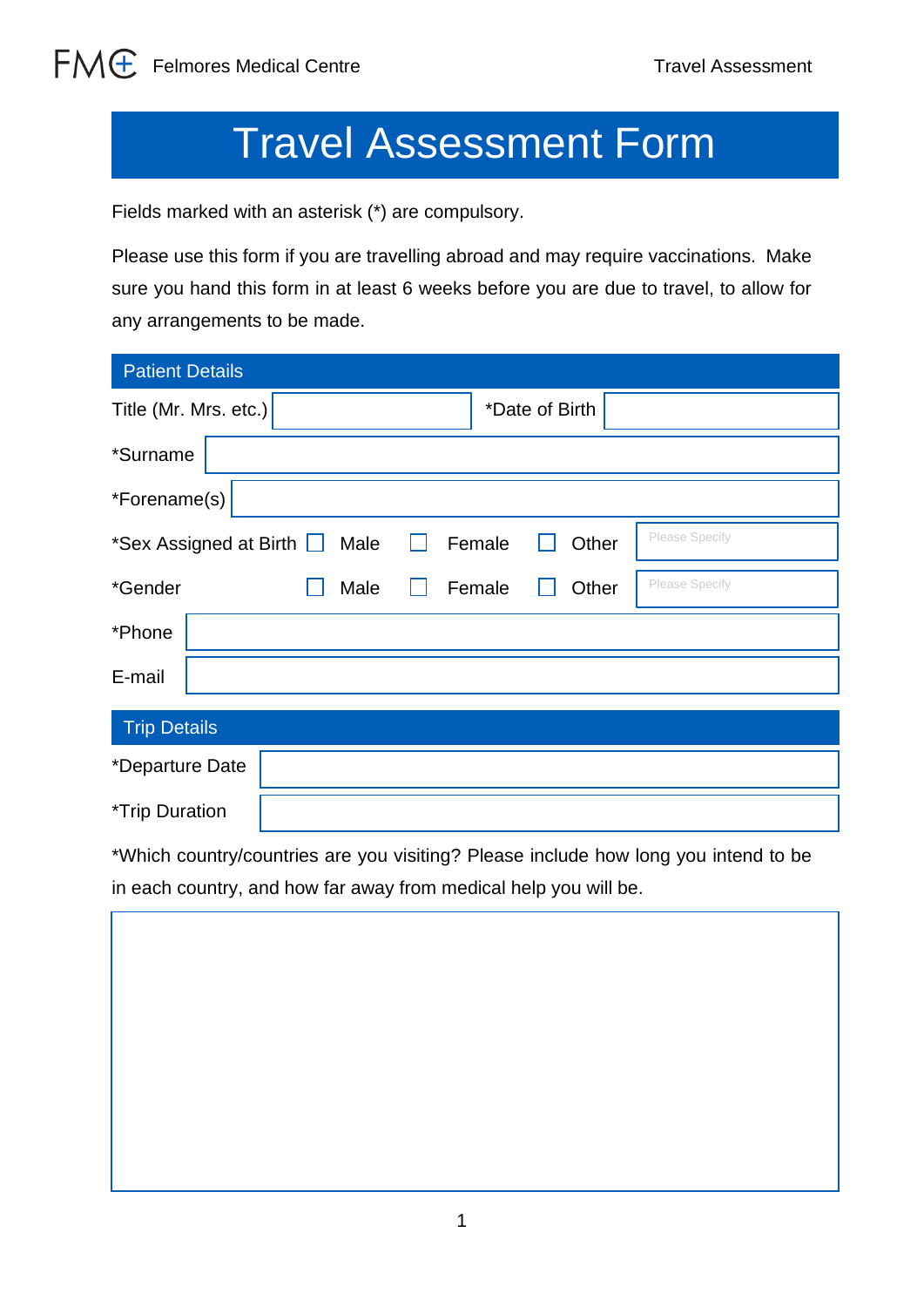## FMG Felmores Medical Centre Travel Assessment

| <b>Trip Description</b>                               |                                             |  |  |  |
|-------------------------------------------------------|---------------------------------------------|--|--|--|
| *What is the purpose of your trip?                    |                                             |  |  |  |
| $\Box$ Holiday<br><b>Business</b>                     | <b>Please Specify</b><br>Other              |  |  |  |
| *What type of trip is it? Please tick all that apply. |                                             |  |  |  |
| Package Holiday                                       | Camping                                     |  |  |  |
| Self-Organised                                        | Trekking                                    |  |  |  |
| Back-packing                                          | <b>Cruise Ship</b>                          |  |  |  |
| <b>Please Specify</b><br>Other                        |                                             |  |  |  |
| *Where will you be staying?                           |                                             |  |  |  |
| Hotel<br><b>Friends or Family</b>                     | Please Specify<br>Other                     |  |  |  |
| *Who will you be travelling with?                     |                                             |  |  |  |
| Alone                                                 | With Friends or Family<br>With a Group      |  |  |  |
| *What sort of area will you be staying in?            |                                             |  |  |  |
| Urban (city/town)                                     | Rural (countryside)<br>Altitude (mountains) |  |  |  |
| *What sort of activities will you be doing?           |                                             |  |  |  |
| Safari                                                | Adventure<br>Beach/Pool                     |  |  |  |
| Please Specify<br>Other                               |                                             |  |  |  |

## Your Medical History

\*Please list any long-term or chronic medical conditions you have (e.g. Heart disease, asthma, diabetes etc).

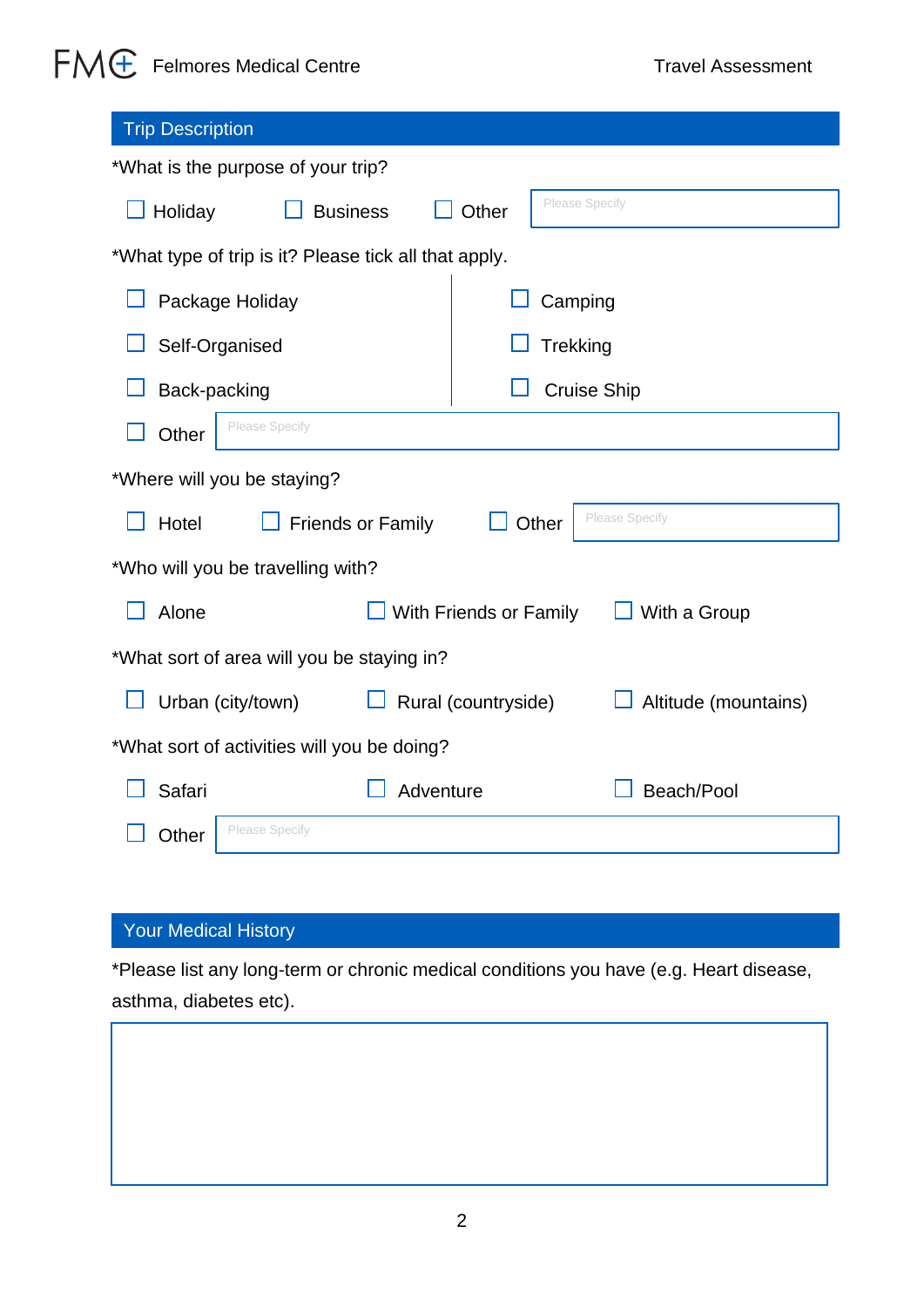\*Please list any current medications that you take (including oral contraception).

\*Please list any allergies you have.

\*Have you had a serious reaction to a vaccine in the past? If yes, please give details.

| <b>No</b><br>Yes                                                                |            |              |  |  |
|---------------------------------------------------------------------------------|------------|--------------|--|--|
|                                                                                 |            |              |  |  |
| *Does having an injection make you feel faint?                                  | $\Box$ Yes | $\square$ No |  |  |
| *Have you recently had an infection (e.g. cold or high temperature)? $\Box$ Yes |            | $\Box$ No    |  |  |
| *Do you or any close family members have epilepsy?                              | $\Box$ Yes | $\Box$ No    |  |  |
| *Do you have any history of mental illness, including depression and anxiety?   |            |              |  |  |
|                                                                                 | Yes        | $\Box$ No    |  |  |
| *Have you recently undergone Chemotherapy, Radiotherapy, or Steroid Treatment?  |            |              |  |  |
|                                                                                 | Yes        | No           |  |  |
| *Are you pregnant, planning a pregnancy, or breast feeding?                     | Yes        | <b>No</b>    |  |  |
| Please add any further information you feel may be relevant:                    |            |              |  |  |